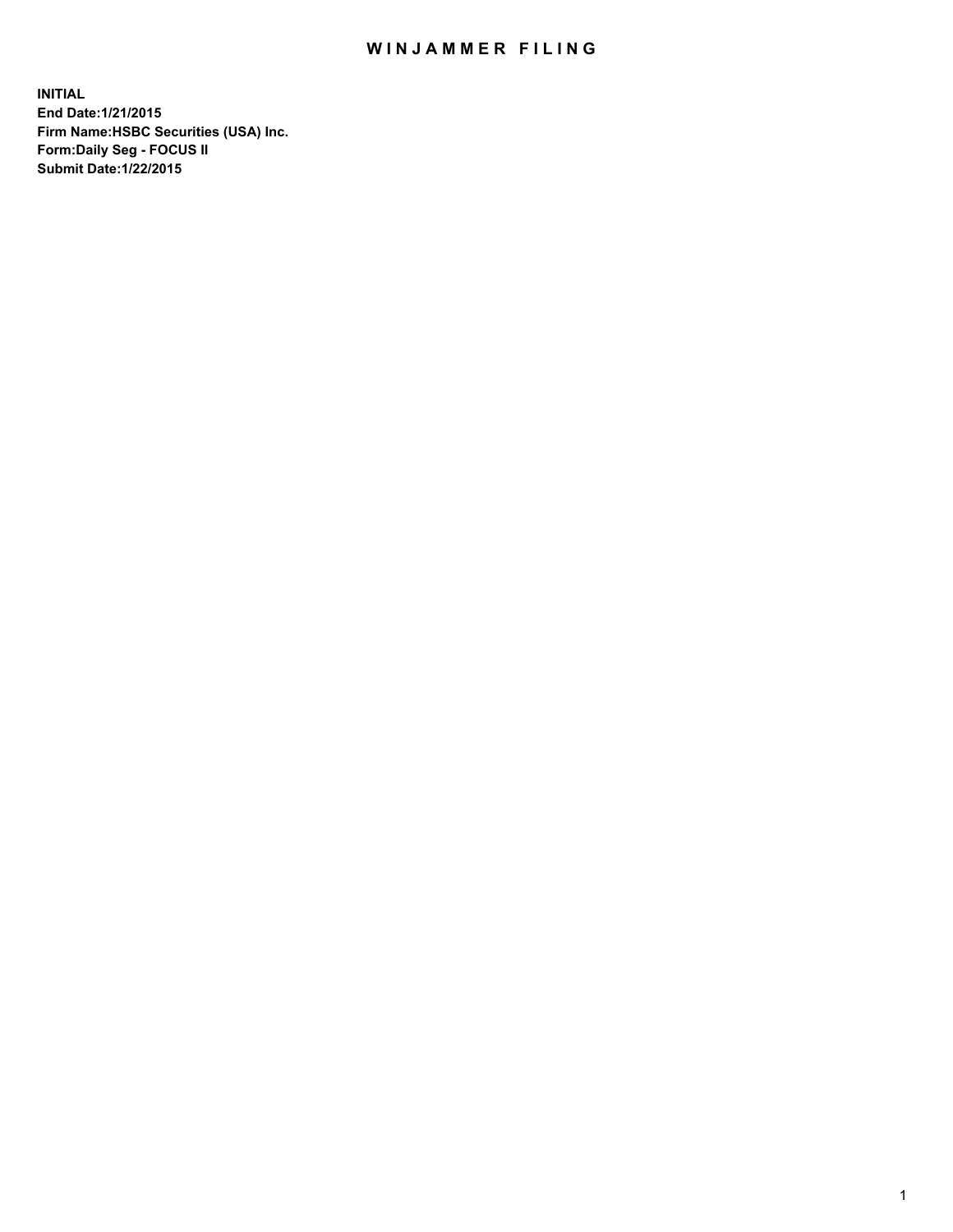## **INITIAL End Date:1/21/2015 Firm Name:HSBC Securities (USA) Inc. Form:Daily Seg - FOCUS II Submit Date:1/22/2015 Daily Segregation - Cover Page**

| Name of Company<br><b>Contact Name</b><br><b>Contact Phone Number</b><br><b>Contact Email Address</b>                                                                                                                                                                                                                          | <b>HSBC Securities (USA) Inc.</b><br><b>Steven Richardson</b><br>212-525-6445<br>steven.richardson@us.hsbc.com |
|--------------------------------------------------------------------------------------------------------------------------------------------------------------------------------------------------------------------------------------------------------------------------------------------------------------------------------|----------------------------------------------------------------------------------------------------------------|
| FCM's Customer Segregated Funds Residual Interest Target (choose one):<br>a. Minimum dollar amount: ; or<br>b. Minimum percentage of customer segregated funds required:%; or<br>c. Dollar amount range between: and; or<br>d. Percentage range of customer segregated funds required between: % and %.                        | 50,000,000<br>0 <sub>0</sub><br>0 <sub>0</sub>                                                                 |
| FCM's Customer Secured Amount Funds Residual Interest Target (choose one):<br>a. Minimum dollar amount: ; or<br>b. Minimum percentage of customer secured funds required:%; or<br>c. Dollar amount range between: and; or<br>d. Percentage range of customer secured funds required between:% and%.                            | 10,000,000<br><u>0</u><br>0 <sub>0</sub><br>0 <sub>0</sub>                                                     |
| FCM's Cleared Swaps Customer Collateral Residual Interest Target (choose one):<br>a. Minimum dollar amount: ; or<br>b. Minimum percentage of cleared swaps customer collateral required:% ; or<br>c. Dollar amount range between: and; or<br>d. Percentage range of cleared swaps customer collateral required between:% and%. | 30,000,000<br>00<br><u>00</u>                                                                                  |

Attach supporting documents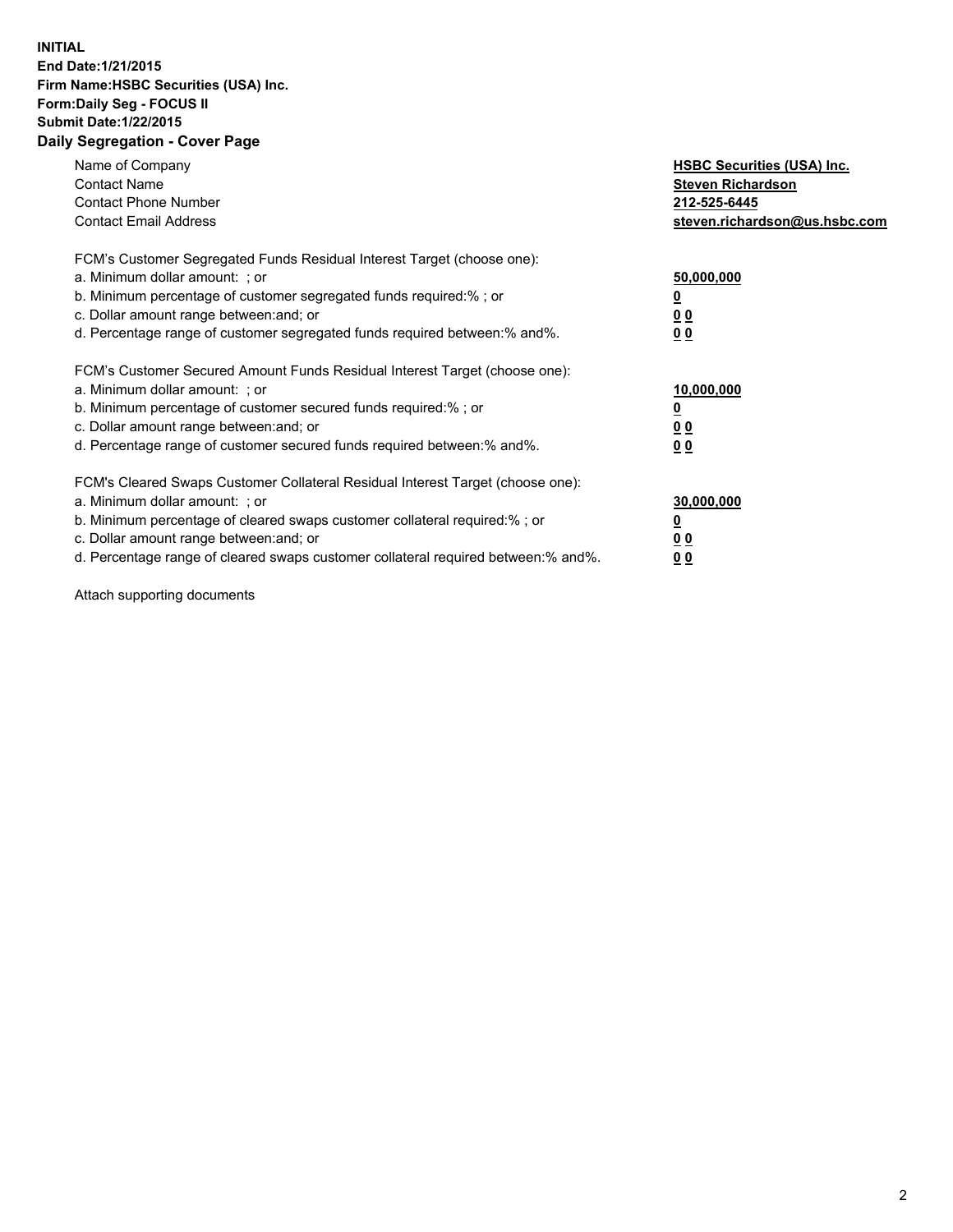**INITIAL End Date:1/21/2015 Firm Name:HSBC Securities (USA) Inc. Form:Daily Seg - FOCUS II Submit Date:1/22/2015 Daily Segregation - Secured Amounts**

Foreign Futures and Foreign Options Secured Amounts Amount required to be set aside pursuant to law, rule or regulation of a foreign government or a rule of a self-regulatory organization authorized thereunder **0** [7305] 1. Net ledger balance - Foreign Futures and Foreign Option Trading - All Customers A. Cash **79,201,152** [7315] B. Securities (at market) **32,475,895** [7317] 2. Net unrealized profit (loss) in open futures contracts traded on a foreign board of trade **33,159,923** [7325] 3. Exchange traded options a. Market value of open option contracts purchased on a foreign board of trade **0** [7335] b. Market value of open contracts granted (sold) on a foreign board of trade **0** [7337] 4. Net equity (deficit) (add lines 1. 2. and 3.) **144,836,970** [7345] 5. Account liquidating to a deficit and account with a debit balances - gross amount **1,288,545** [7351] Less: amount offset by customer owned securities **-1,288,097** [7352] **448** [7354] 6. Amount required to be set aside as the secured amount - Net Liquidating Equity Method (add lines 4 and 5) **144,837,418** [7355] 7. Greater of amount required to be set aside pursuant to foreign jurisdiction (above) or line 6. **144,837,418** [7360] FUNDS DEPOSITED IN SEPARATE REGULATION 30.7 ACCOUNTS 1. Cash in banks A. Banks located in the United States **24,336,454** [7500] B. Other banks qualified under Regulation 30.7 **0** [7520] **24,336,454** [7530] 2. Securities A. In safekeeping with banks located in the United States **77,475,895** [7540] B. In safekeeping with other banks qualified under Regulation 30.7 **0** [7560] **77,475,895** [7570] 3. Equities with registered futures commission merchants A. Cash **0** [7580] B. Securities **0** [7590] C. Unrealized gain (loss) on open futures contracts **0** [7600] D. Value of long option contracts **0** [7610] E. Value of short option contracts **0** [7615] **0** [7620] 4. Amounts held by clearing organizations of foreign boards of trade A. Cash **0** [7640] B. Securities **0** [7650] C. Amount due to (from) clearing organization - daily variation **0** [7660] D. Value of long option contracts **0** [7670] E. Value of short option contracts **0** [7675] **0** [7680] 5. Amounts held by members of foreign boards of trade A. Cash **55,613,784** [7700] B. Securities **0** [7710] C. Unrealized gain (loss) on open futures contracts **33,159,923** [7720] D. Value of long option contracts **0** [7730] E. Value of short option contracts **0** [7735] **88,773,707** [7740] 6. Amounts with other depositories designated by a foreign board of trade **0** [7760] 7. Segregated funds on hand **0** [7765] 8. Total funds in separate section 30.7 accounts **190,586,056** [7770] 9. Excess (deficiency) Set Aside for Secured Amount (subtract line 7 Secured Statement Page 1 from Line 8) **45,748,638** [7380] 10. Management Target Amount for Excess funds in separate section 30.7 accounts **29,514,812** [7780] 11. Excess (deficiency) funds in separate 30.7 accounts over (under) Management Target **16,233,826** [7785]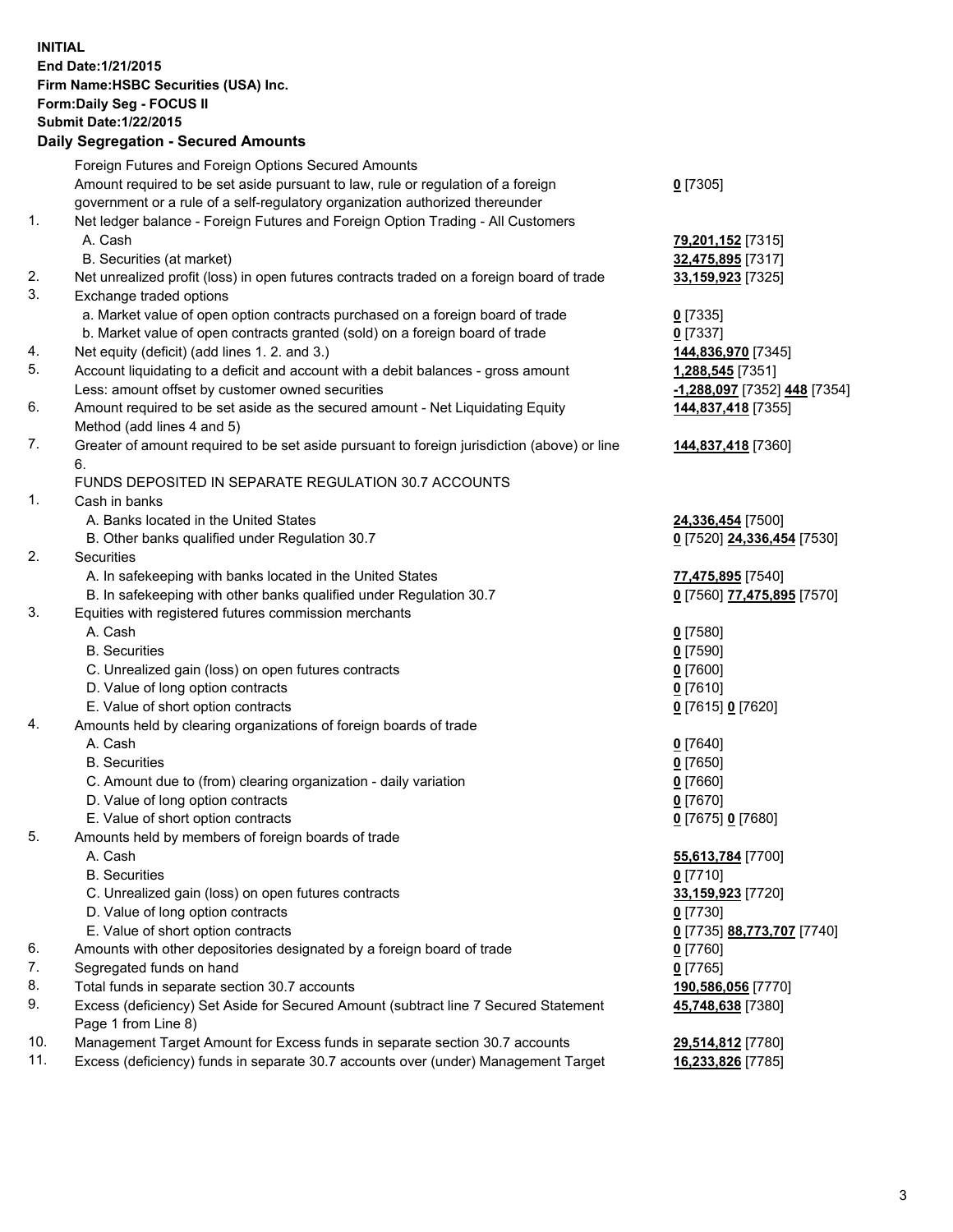| <b>INITIAL</b>                            | End Date: 1/21/2015<br>Firm Name: HSBC Securities (USA) Inc.<br>Form: Daily Seg - FOCUS II     |                                          |  |  |
|-------------------------------------------|------------------------------------------------------------------------------------------------|------------------------------------------|--|--|
| <b>Submit Date: 1/22/2015</b>             |                                                                                                |                                          |  |  |
| Daily Segregation - Segregation Statement |                                                                                                |                                          |  |  |
|                                           | SEGREGATION REQUIREMENTS(Section 4d(2) of the CEAct)                                           |                                          |  |  |
| 1.                                        | Net ledger balance                                                                             |                                          |  |  |
|                                           | A. Cash                                                                                        |                                          |  |  |
|                                           | B. Securities (at market)                                                                      | 408,159,181 [7010]<br>587,641,302 [7020] |  |  |
| 2.                                        | Net unrealized profit (loss) in open futures contracts traded on a contract market             | 30,392,635 [7030]                        |  |  |
| 3.                                        | Exchange traded options                                                                        |                                          |  |  |
|                                           | A. Add market value of open option contracts purchased on a contract market                    | 115,883,999 [7032]                       |  |  |
|                                           | B. Deduct market value of open option contracts granted (sold) on a contract market            | -12,307,742 [7033]                       |  |  |
| 4.                                        | Net equity (deficit) (add lines 1, 2 and 3)                                                    | 1,129,769,375 [7040]                     |  |  |
| 5.                                        | Accounts liquidating to a deficit and accounts with                                            |                                          |  |  |
|                                           | debit balances - gross amount                                                                  | 4,446,858 [7045]                         |  |  |
|                                           | Less: amount offset by customer securities                                                     | -4,446,434 [7047] 424 [7050]             |  |  |
| 6.                                        | Amount required to be segregated (add lines 4 and 5)                                           | 1,129,769,799 [7060]                     |  |  |
|                                           | FUNDS IN SEGREGATED ACCOUNTS                                                                   |                                          |  |  |
| 7.                                        | Deposited in segregated funds bank accounts                                                    |                                          |  |  |
|                                           | A. Cash                                                                                        | 13,180,792 [7070]                        |  |  |
|                                           | B. Securities representing investments of customers' funds (at market)                         | $0$ [7080]                               |  |  |
|                                           | C. Securities held for particular customers or option customers in lieu of cash (at<br>market) | 74,745,728 [7090]                        |  |  |
| 8.                                        | Margins on deposit with derivatives clearing organizations of contract markets                 |                                          |  |  |
|                                           | A. Cash                                                                                        | 241,525,093 [7100]                       |  |  |
|                                           | B. Securities representing investments of customers' funds (at market)                         | 265,206,487 [7110]                       |  |  |
|                                           | C. Securities held for particular customers or option customers in lieu of cash (at<br>market) | 512,895,574 [7120]                       |  |  |
| 9.                                        | Net settlement from (to) derivatives clearing organizations of contract markets                | $-6,684,947$ [7130]                      |  |  |
| 10.                                       | Exchange traded options                                                                        |                                          |  |  |
|                                           | A. Value of open long option contracts                                                         | 115,883,999 [7132]                       |  |  |
|                                           | B. Value of open short option contracts                                                        | -12,307,742 [7133]                       |  |  |
| 11.                                       | Net equities with other FCMs                                                                   |                                          |  |  |
|                                           | A. Net liquidating equity                                                                      | 25,922,770 [7140]                        |  |  |
|                                           | B. Securities representing investments of customers' funds (at market)                         | $0$ [7160]                               |  |  |
|                                           | C. Securities held for particular customers or option customers in lieu of cash (at<br>market) | $0$ [7170]                               |  |  |
| 12.                                       | Segregated funds on hand                                                                       | $0$ [7150]                               |  |  |
| 13.                                       | Total amount in segregation (add lines 7 through 12)                                           | 1,230,367,754 [7180]                     |  |  |
| 14.                                       | Excess (deficiency) funds in segregation (subtract line 6 from line 13)                        | 100,597,955 [7190]                       |  |  |
| 15.                                       | Management Target Amount for Excess funds in segregation                                       | 50,000,000 [7194]                        |  |  |
| 16.                                       | Excess (deficiency) funds in segregation over (under) Management Target Amount                 | 50,597,955 [7198]                        |  |  |

16. Excess (deficiency) funds in segregation over (under) Management Target Amount Excess